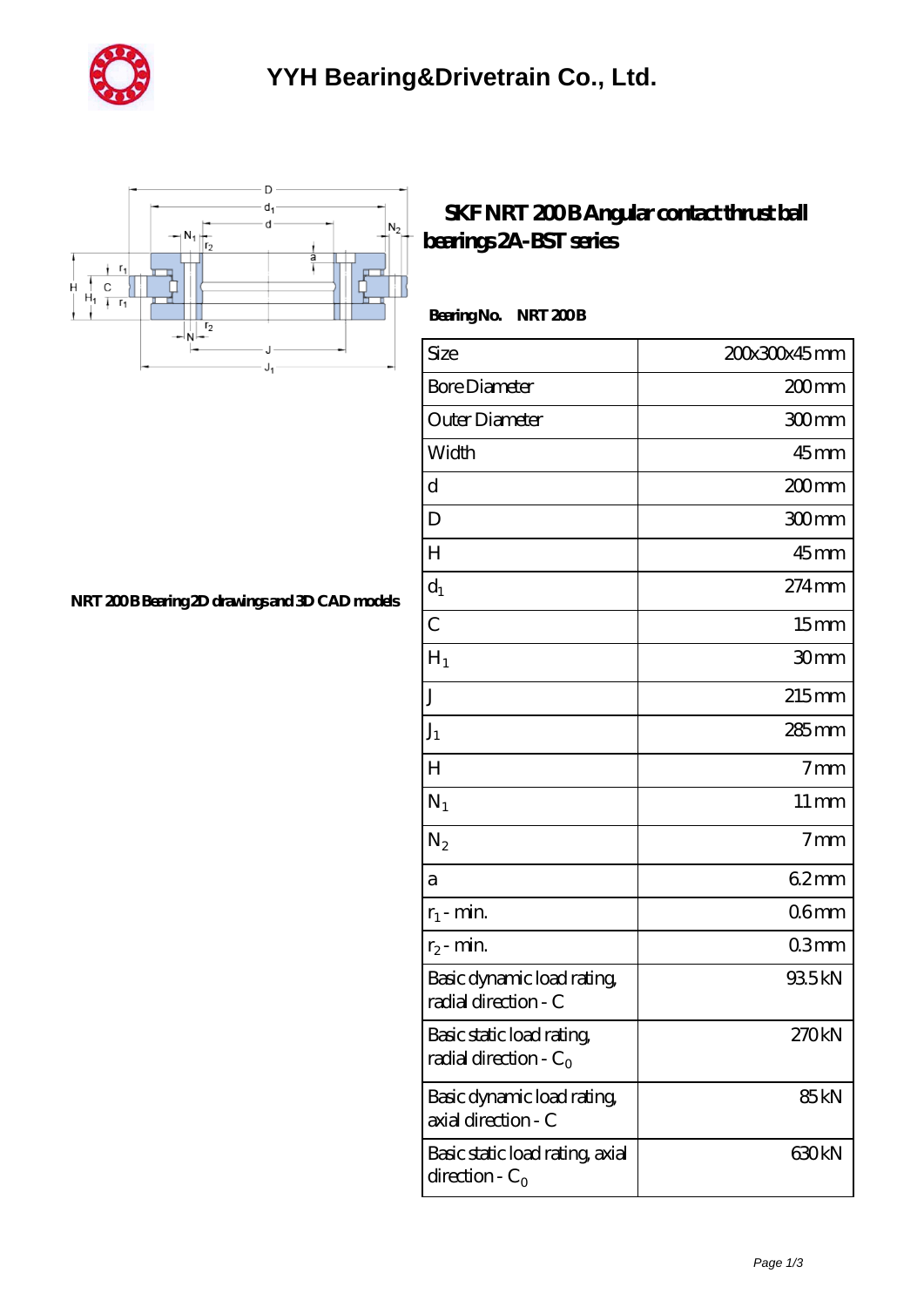

| Limiting speed for grease<br>lubrication               | 170r/min               |
|--------------------------------------------------------|------------------------|
| Limiting speed for oil<br>lubrication                  | 340mm/min              |
| Axial Preload                                          | 29N                    |
| Axial unloading force                                  | 62kN                   |
| Frictional moment - $C_{RL}$                           | 14N<br>m               |
| axial stiffness                                        | 12N/micron             |
| radial stiffness                                       | 65N/micron             |
| Moment stiffness                                       | 75000kN·<br>m/mrad     |
| Mass bearing                                           | 95kg                   |
| Guideline diameter                                     | $500$ mm               |
| Size - G                                               | M <sub>8</sub>         |
| Number of bolts                                        | 3                      |
| Angle between bolts                                    | $120^\circ$            |
| Size bolts                                             | M <sub>6</sub>         |
| Pitch - &alfa                                          | $7.5^\circ$            |
| Number of bolts                                        | 45                     |
| Number of bolts omitted at<br>removal thread position  | $3120^\circ$<br>apart  |
| Size bolts                                             | M <sub>6</sub>         |
| Pitch - &alfa                                          | $7.5^{\circ}$          |
| Number of bolts                                        | 46                     |
| Number of bolts omitted at<br>retaining bolts position | $2,180^\circ$<br>apart |
| Tightening torque                                      | 14N<br>m               |
| Size                                                   | M <sub>6</sub>         |
| $d_1$                                                  | $274$ mm               |
| $H_1$                                                  | 30mm                   |
| $J_1$                                                  | 285 mm                 |
| N                                                      | 7mm                    |
| $N_1$                                                  | $11 \,\mathrm{mm}$     |
| $N_2$                                                  | 7 <sub>mm</sub>        |
|                                                        |                        |